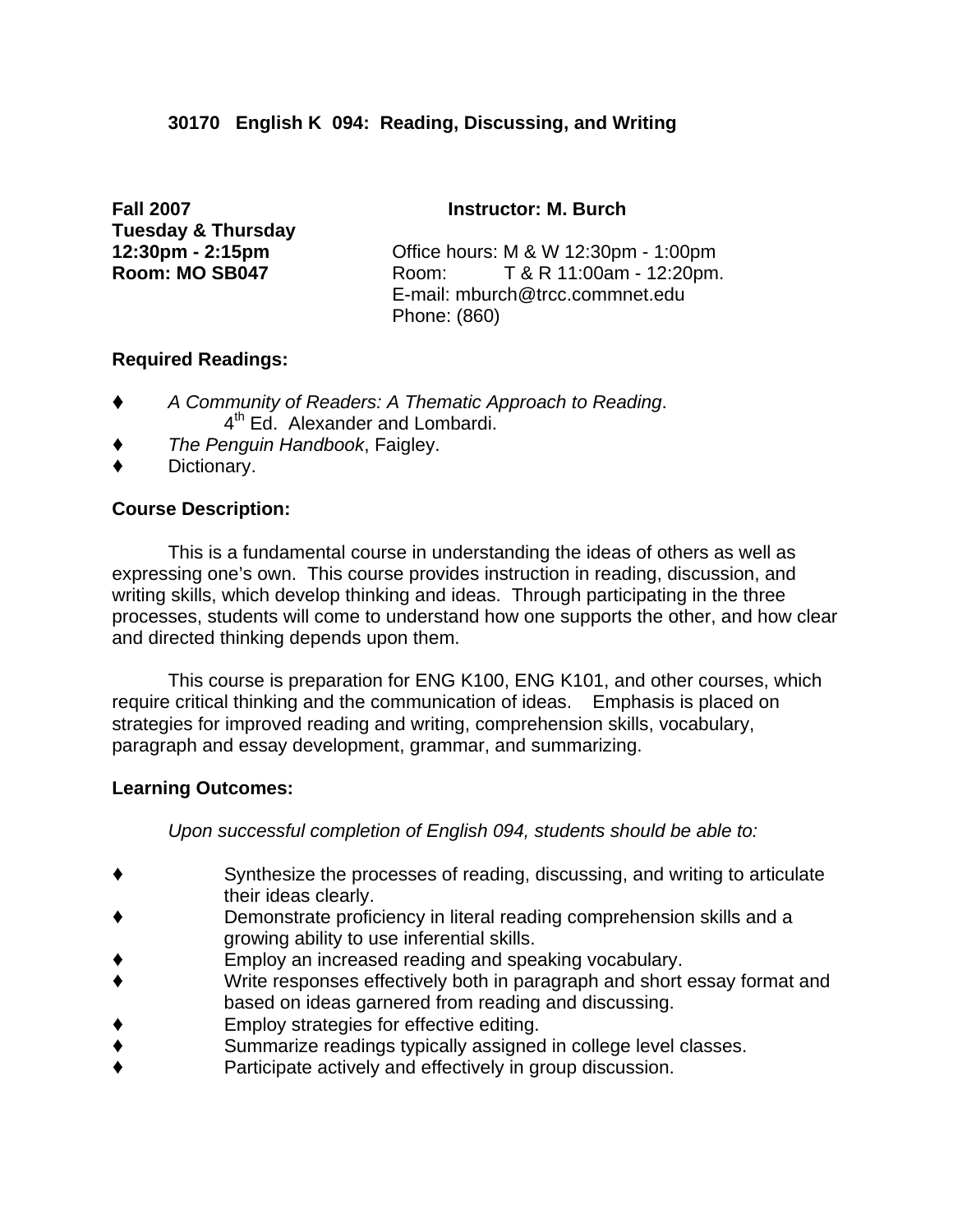# **Grading:**

 The final grade will be a letter grade, A - F. **Students must get a "C" or better**

# **and pass an Exit Exam to pass this course.**

Grading is based on:

- ' Class Participation..........................................................................................20%. Participation is extremely important because we learn from each other. Participation includes:
- attending all classes and participating in class discussions,
- ◆ small and large group work,<br>◆ in class writing,
- in class writing,
- ' coming to class prepared by reading all assigned work and doing assignments on time.
- Quizzes and Reading Responses Cannot be made up. .............................15%. Learning new vocabulary and using in appropriate context. Demonstrate ability to summarize and use critical thinking skills.
- ' Mastery tests (will drop the lowest grade of one test).....................................40%.
- ' Exit exam........................................................................................................25%.

| $= 93 - 100$<br>A |
|-------------------|
| $A - 90 - 92$     |
| B + = 87 - 89     |
| $= 83 - 86$<br>B. |
| $B - = 80 - 82$   |
| $C_+ = 77 - 79$   |
| $C = 73 - 76$     |
| $C - 70 - 72$     |
| D + = 67 - 69     |
| $= 63 - 66$<br>D. |
| D - = 60 - 62     |

# **Attendance:**

- ' Students are expected to attend all classes. If a student misses classes it will reflect in a lower final grade, regardless of when these absences occur and the reason(s) for which they occur, including illness.
- Class begins promptly, don't be late or leave early, it will affect your grade. If a student will be absent, late or have to leave early, she/he must tell me in advance.
- It is the student's responsibility to find out and do the assignment for any missed class.
- ' Tests and Exam cannot be made up unless previously arranged with instructor.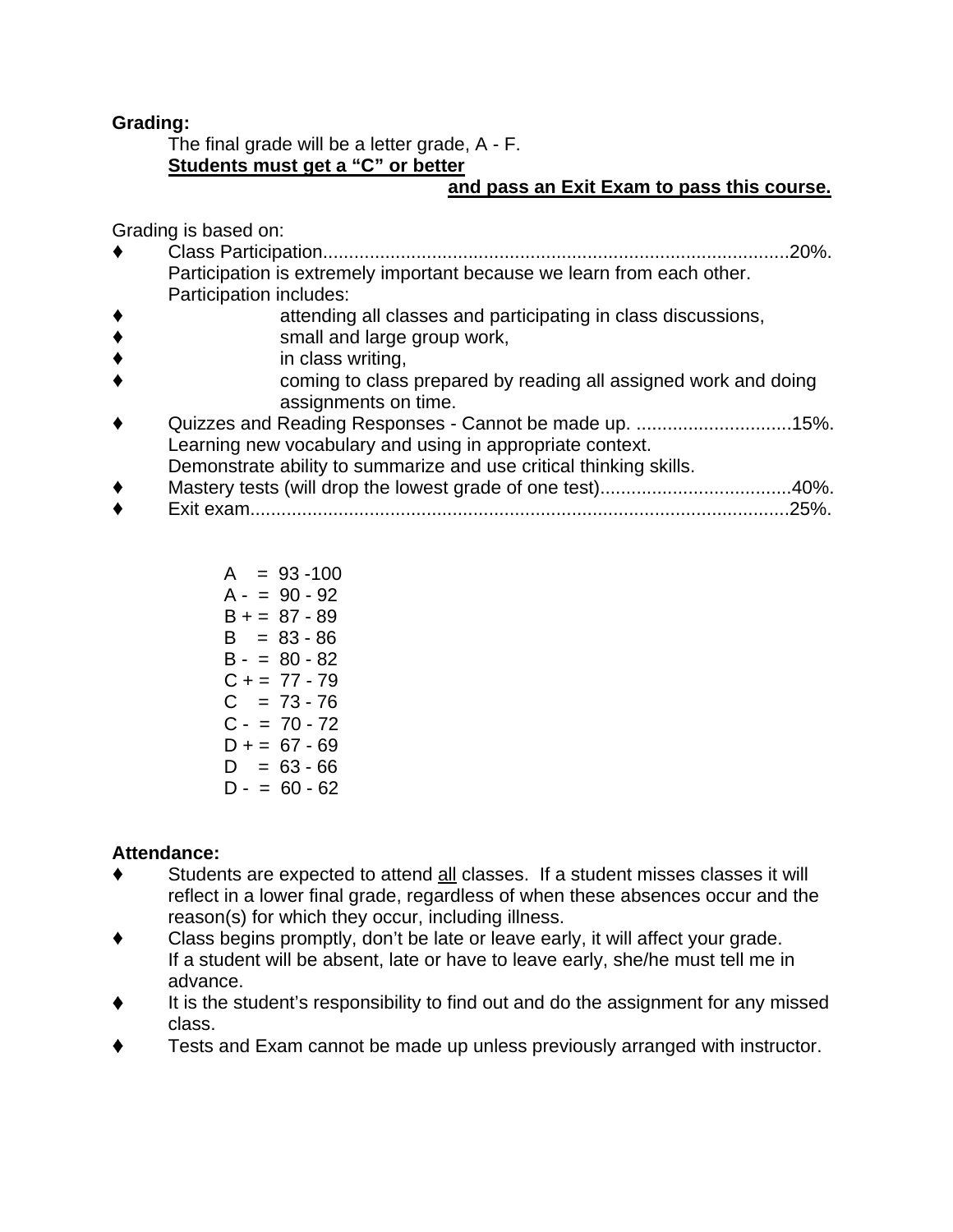#### **Late Work:**

Work is due on the dates stated in the course outline or by instructor. Late work (anytime after the end of class) will receive a grade penalty.

#### **Plagiarism:**

Plagiarism is the unacknowledged use of another person's words or ideas in your writing. If you use any ideas, thoughts, writing, quotes, or even paraphrase some other writer's thinking, you must acknowledge that person. Whether conscious or unconscious, plagiarism is a serious academic offence. Consequences for plagiarism can range from failing the assignment to failing the course.

#### **Disabilities:**

To receive accommodations in class a student must make an appointment with the Counseling and Advising Center (860) 383-5217. I will be glad to speak with a student regarding this or any special medical needs.

#### **Tutoring/Writing Center:**

They are eager to help so please contact: Writing Center call (860) 892-5773 or 892-5769 or e-mail TRWritingcenter@trcc.commnet.edu.

#### **Technology:**

Turn off your cell phone, pager, or other electronic equipment.

#### **College Withdrawal Policy:**

A student who finds it necessary to discontinue a course once class has met must provide notice to the Registrar. Withdrawal forms are available at the Registrar's office in both the campuses and at the office at the Sub-base. Non punitive "W" grades are assigned to withdrawal requests. An instructor's signature is required after the deadline has passed. No withdrawals are permitted after the last class preceding the final exam. Students who do not obtain an official withdrawal, but simply stop attending classes, run the risk of receiving an "F" grade for the course.

#### **Weather Cancellations:**

Call (860) 886-0177 or go online to: www.trcc.commnet.edu. TV Channels 3 & 8. Radio Stations: WCTY,Q105, WICH, WNLC.

#### **Note on Reading:**

Reading is an important means of communication. It helps one to think, write, and communicate better. Just as there are different skill levels in any sport, reading has different skill levels and achievement as well. This course will help you to understand the different kinds of reading, help you to appreciate the importance of improving your reading skills, and show you how to improve your reading. By working together, we can accomplish our goals.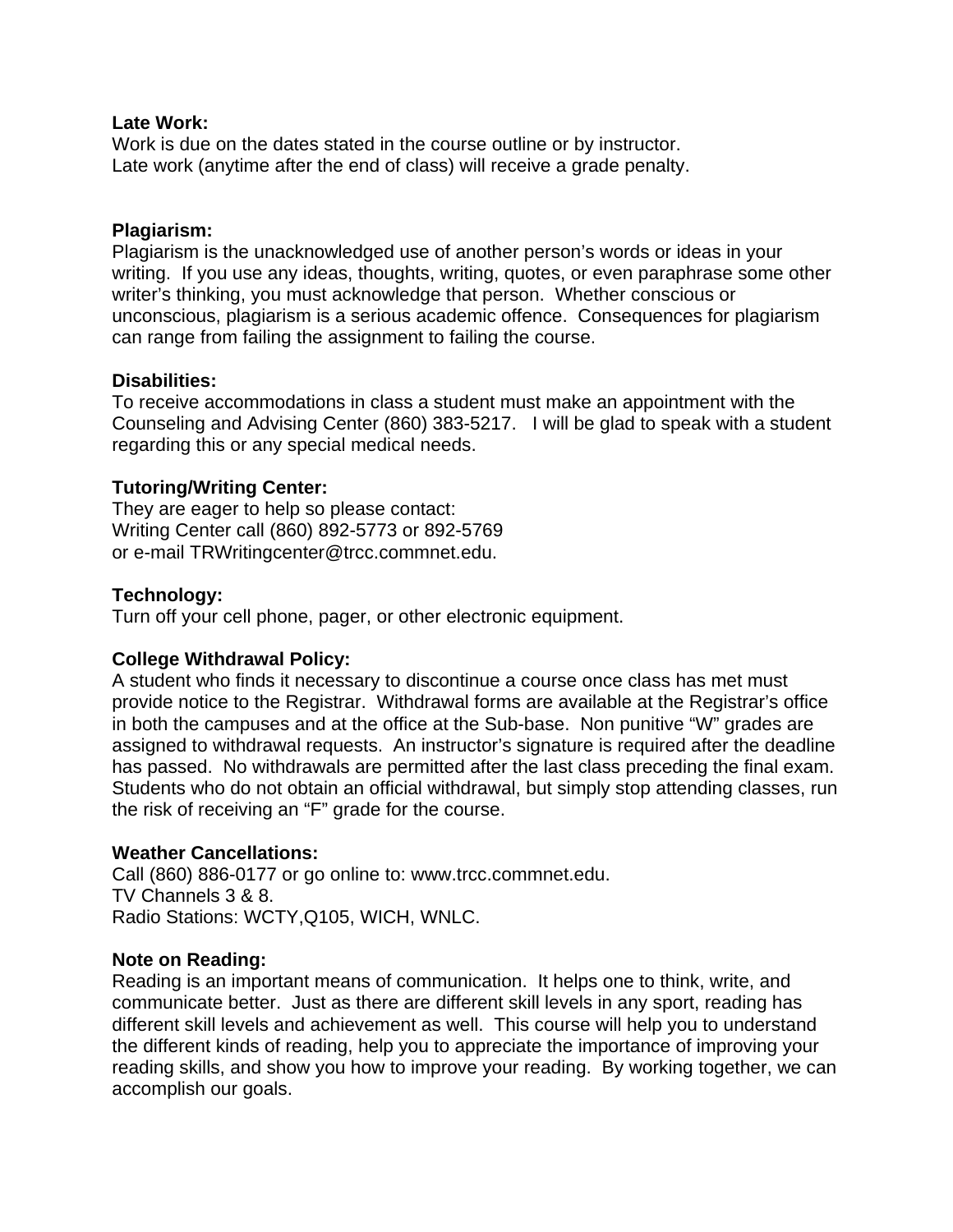# **Course Outline**

(Subject to Change)

# **Week 1 August 28**

 **Tue.** Introduction and syllabus review. In class writing.

# **August 30**

 **Thur. Reading:** *A Community of Readers,* Introduction Welcome to *A Community of Readers*, Why Is Reading So Important? pp. xxxiii - xxxv. Chapter 1, The Reading Process: Joining a Community of Readers pp. 3 -14. Large Group Discussion. **Reading Quiz # 1** 

# **Week 2 September 4**

 **Tue. Reading:** *A Community of Readers*, Chapter 1, The Reading Process, pp. 15 - 34. Small Group Work / Discussion. **Reading Response #1**, "How We Learn" by Ricki Linksman, pp. 460 - 467.

## **September 6**

 **Thur. Reading:** *A Community of Readers*, Chapter 1 The Reading Process, Mastery tests 1A and 1B, pp. 15 - 34. In Class Writing / Discussion. **The Reading Process Test.**

## **Week 3 September 11**

 **Tue. Reading:** *A Community of Readers*, Chapter 2 Working with Words: Computer Technology and Beyond, pp. 51 - 68 . Small Group Work / Discussion. **Reading Quiz # 2.**

## **September 13**

 **Thur. Reading:** *A Community of Readers*, Chapter 2 Working with Words, pp. 68 - 91. Small Group Work / Discussion. **Reading Response # 2,**  "Social and Ethical Issues of Computer Technology" by George Beekman, pp. 468 - 472.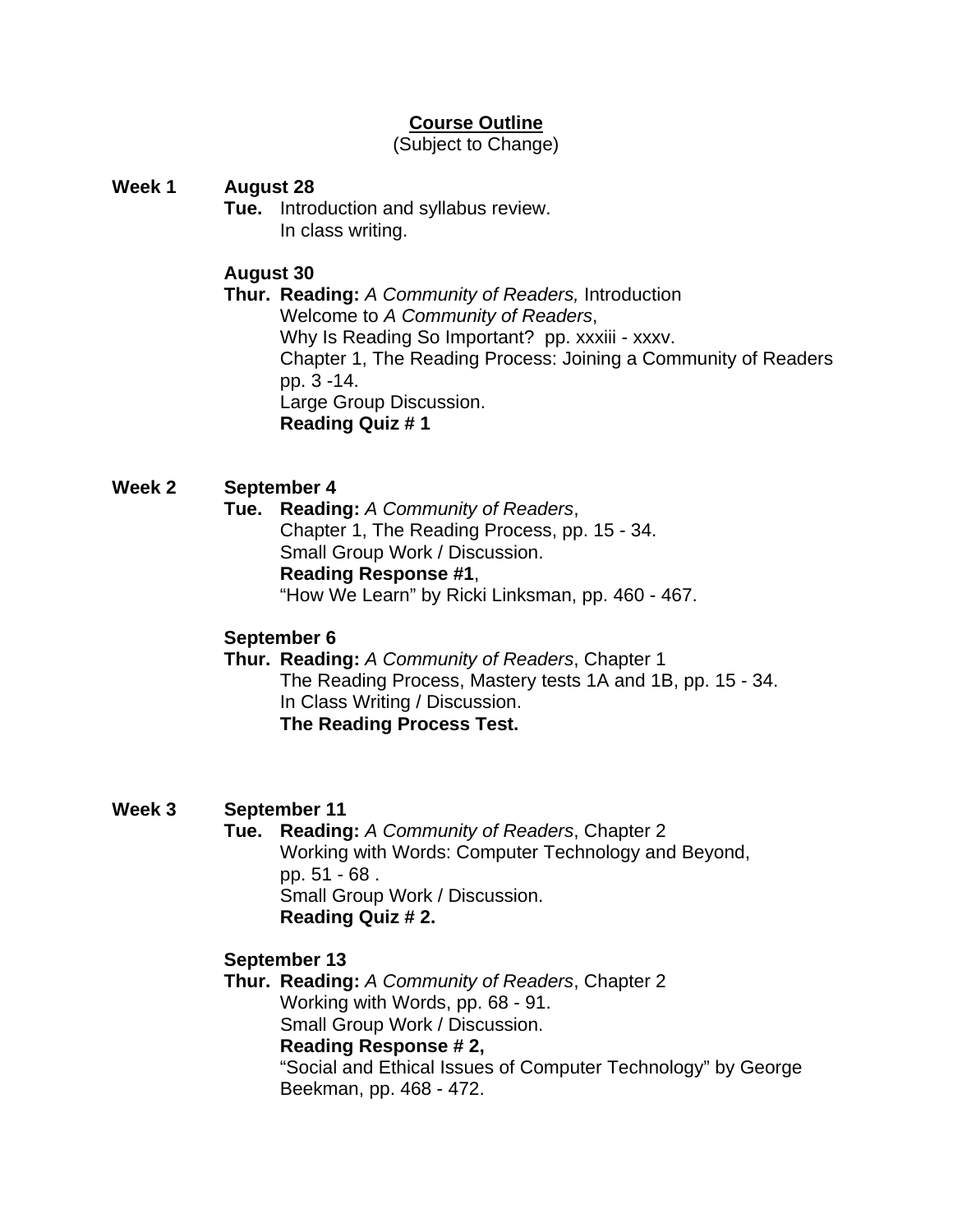# **Week 4 September 18**

 **Tue. Reading:** *A Community of Readers*, Chapter 2 Working with Words, pp. 92 - 108 Includes Chapter Review and Mastery test 1A and 2B. Large Group Discussion. **Working with Words Test.** 

# **September 20**

 **Thur. Reading:** *A Community of Readers*, Chapter 3 Topics and Main Ideas: Our Food, Our Culture, pp.109 - 120. In class Writing / Discussion. **Reading Response # 3,** 

"Table Rituals" by Laurie Tarkan, pp. 473 - 477.

# **Week 5 September 25**

 **Tue. Reading:** *A Community of Readers*, Chapter 3 Topics and Main Ideas, pp.120 - 146. Small Group Work / Discussion. **Reading Quiz # 3.** 

# **September 27**

 **Thur. Reading:** *A Community of Readers*, Chapter 3 Topics and Main Ideas, pp. 146 - 170. Includes Chapter review and Mastery Test 3A and 3B. Large Group Discussion. **Topics and Main Ideas Test.** 

## **Week 6 October 2**

 **Tue. Reading:** *A Community of Readers*, Chapter 4 Support for Main Ideas: Staying Well, pp.171 - 189. Small Group Work / Discussion. **Reading Quiz # 4.**

## **October 4**

 **Thur. Reading:** *A Community of Readers*, Chapter 4 Support for Main Ideas, pp.189 - 207. In class Writing / Discussion. **Reading Response # 4,** "Creativity and Longevity" by Norman Cousins, pp. 477 - 485.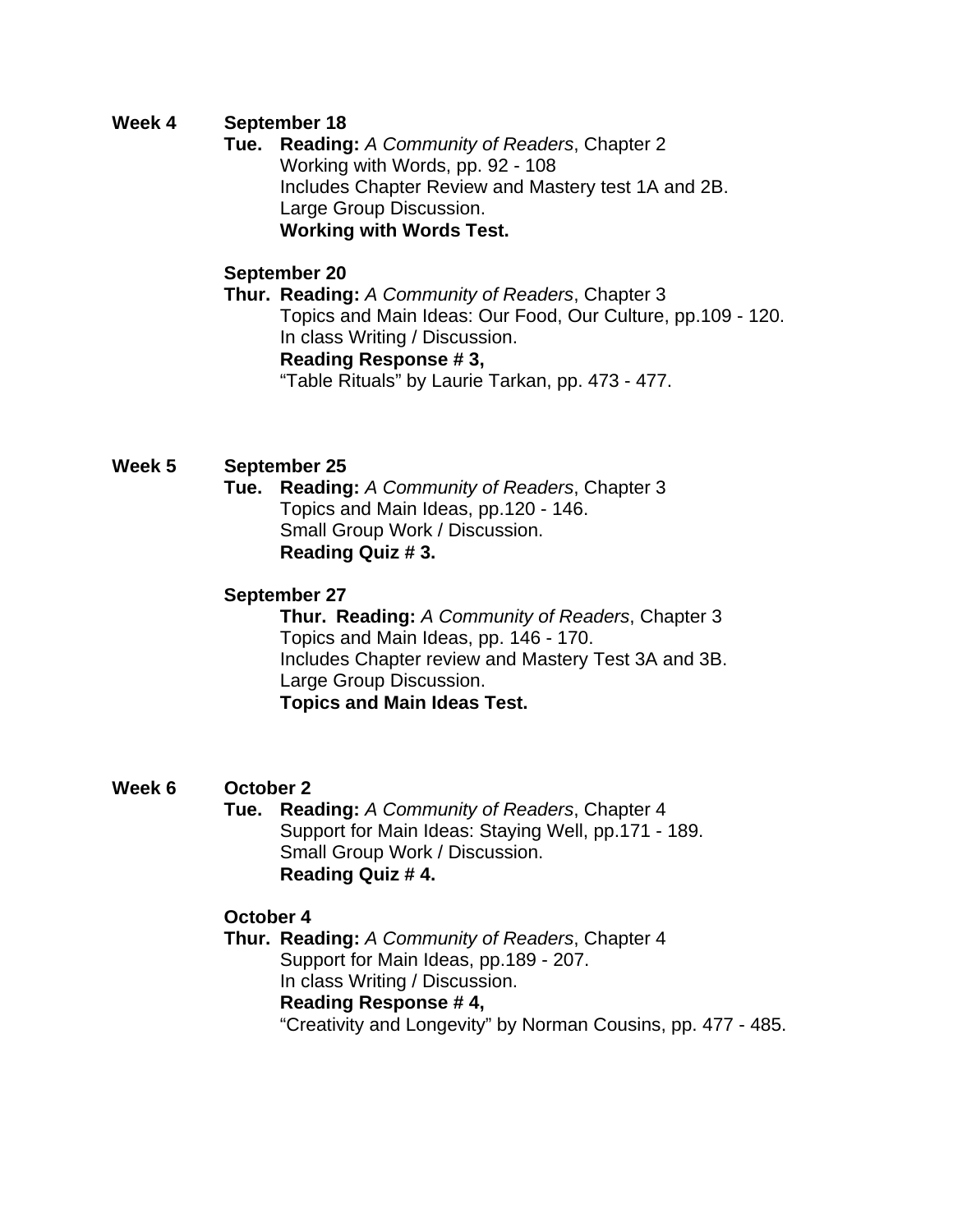# **Week 7 October 9**

 **Tue. Reading:** *A Community of Readers*, Chapter 4 Support for Main Ideas, pp. 207 - 227. Includes Chapter review and Mastery test 4A and 4B. Small Group Work / Discussion. **Support for Main Ideas Test.** 

# **October 11**

 **Thur. Reading:** *A Community of Readers*, Chapter 5 Patterns of Organization: Where We Live, pp. 229 - 252. **Reading Response # 5,** Student Choice.

# **Week 8 October 16**

 **Tue. Reading:** *A Community of Readers*, Chapter 5 Patterns of Organization: Where We Live, pp. 253 - 264. **Reading Response # 6,**  "Working with Our Hands" by Jimmy Carter and Rosalynn Carter,

pp. 485 - 491.

# **October 18**

 **Thur. Reading:** *A Community of Readers*, Chapter 5 Patterns of Organization, pp. 265 - 273. **Reading Quiz # 5.** 

## **Week 9 October 23**

 **Tue. Reading:** *A Community of Readers*, Chapter 5 Patterns of Organization, pp. 273 - 285. Includes Chapter review and Mastery test 5A and 5B. Small Group Work / Discussion. **Patterns of Organization Test.** 

## **October 25**

 **Thur. Reading:** *A Community of Readers*, Chapter 6 Inferences and Reading Literature: Dealing with Gender, pp. 287 - 299. Large Group Discussion. **Reading Response # 7,** "Shame" by Dick Gregory, pp. 491 - 497.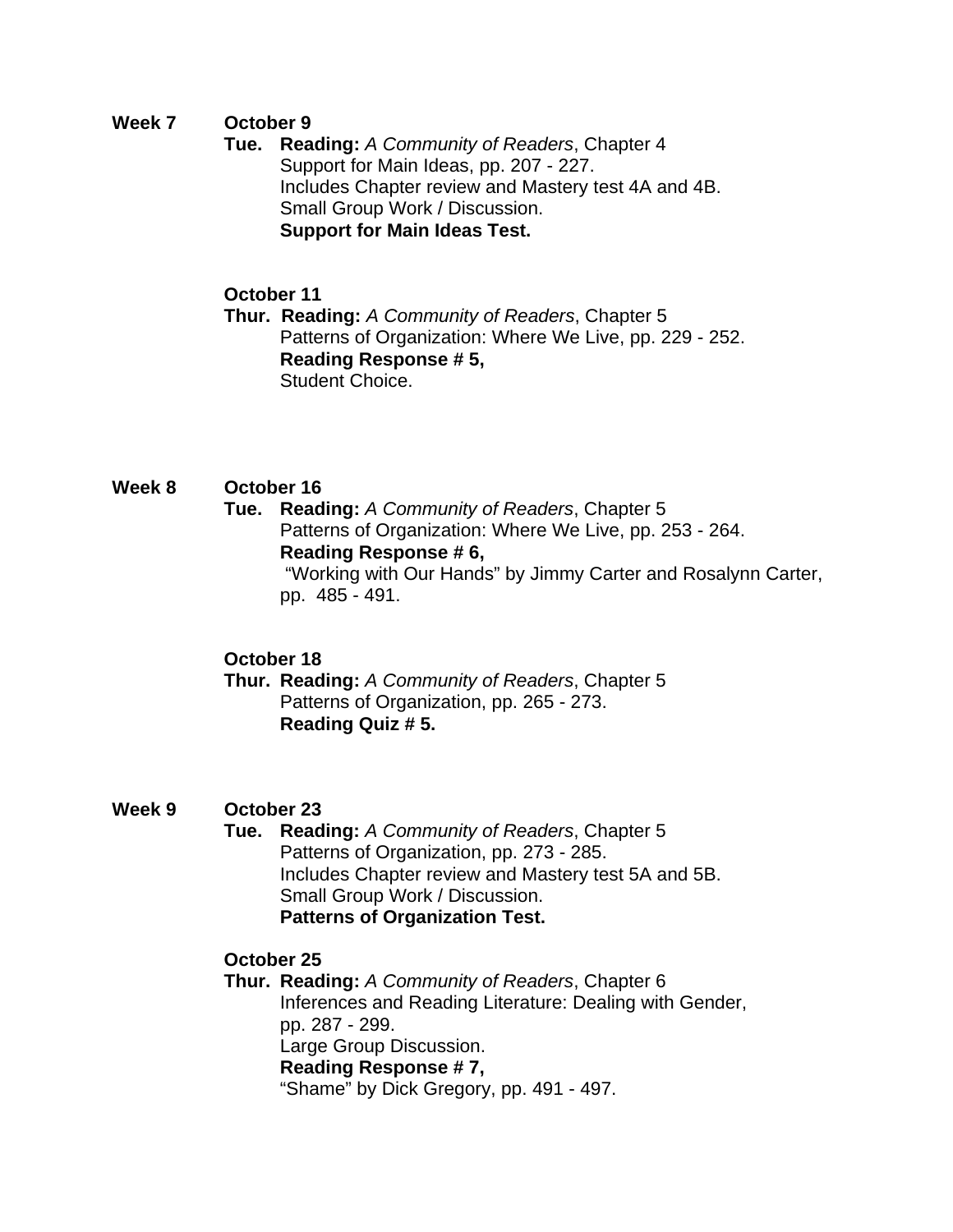# **Week 10 October 30**

 **Tue. Reading:** *A Community of Readers*, Chapter 6 Inferences and Reading Literature, pp. 300 - 311. In class Writing / Discussion. **Reading Response # 8,** Student Letter to the Editor.

# **November 1**

 **Thur. Reading:** *A Community of Readers*, Chapter 6 Inferences and Reading Literature, pp. 311 - 332*.*  Small Group Work / Discussion. **Reading Quiz # 6.** 

## **Week 11 November 6**

 **Tue. Reading:** *A Community of Readers*, Chapter 6 Inferences and Reading Literature, pp. 333 - 349. Large Group Discussion. **Inferences and Reading Literature Test.**

# **November 8**

 **Thur. Reading:** *A Community of Readers*, Chapter 7 Facts and Opinions: Living in a Diverse Society, pp. 351 - 379. In class Writing / Discussion.  **Reading Response # 9,** 

"The War Prayer" by Mark Twain, pp. 497 - 502.

## **Week 12 November 13**

 **Tue. Reading:** *A Community of Readers*, Chapter 7 Facts and Opinions, pp. 379 - 404. In class Writing / Discussion. **Facts and Opinions Test.** 

## **November 15**

 **Thur. Reading:** *A Community of Readers*, Chapter 8 Critical Thinking: Science, Society, and Disease, pp. 405 - 422*.*  **Small Group Work / Discussion. Reading Response # 10,**  "Ethical Issues Surrounding Death" by John Macionis, pp. 503 - 507.